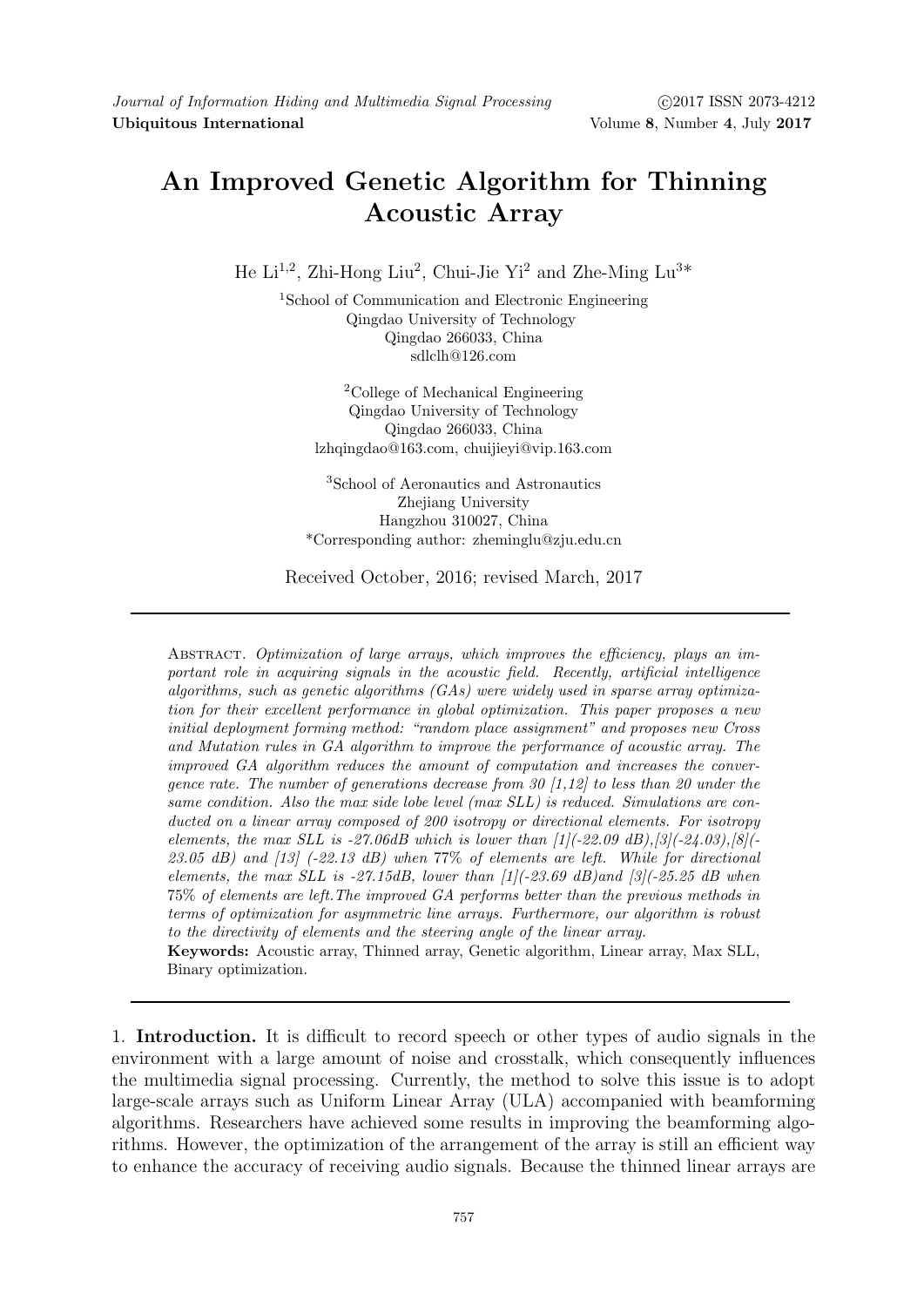the most widely used configuration for a thinned array and many people thinned their arrays on the base of the ULA [1,2,4,13], we followed it. In this paper, we optimize the arrangement of the array to receive the audio signal from a specific direction accurately, and maximum restrain the voice and other types of signals from other directions. After arrangement optimization, the array performs well on restraining the side lobes. This idea resembles the optimization of the sparse antenna array[1], from which we have learned the spirit.

To optimize arrays with a large number of elements, researchers used natural methods especially global evolution methods like GAs to get the best solution.

First, Haupt used the simple genetic algorithm (SGA) to thin the symmetrical line array for narrower main lobe and lower maximum side lobe [1]. Global optimal solution made optimizing a large number of parameters or discrete parameters possible. But there are other troublesome questions like heavy computation and slower convergence speed. Also, researchers have tried to change the structure of the array. Chen et al. replaced a symmetry linear array with an unsymmetrical linear array [2]. The simulation result implies lower max SLL.

In addition, researchers tried to improve GA even by fusing it with other global optimization algorithms. Hamici and Ismail came up with Stochastic Immunity Genetic Algorithm (IGA) which changed the cross operator [3]. New expression of the array factor took full advantage of the linear Discrete Cosine Transform (DCT) and resulted in a high-speed computation. However, its population size was so large that the order of magnitude already reached millions. Oliveri and Massa combined ADS (Almost Difference Set) with GA to create a new algorithm named ADSGA (genetic algorithm (GA)-enhanced almost difference set (ADS)-based methodology) which could not only break the limit of complexity and optimization but also reduced the computational cost if only with GA [4]. We aim to find a method which has advantages both in the physical meaning of algorithm and excellent performances.

In this paper,a new initial deployment forming method: "random place assignment" and new Cross and Mutation rules in GA algorithm are presented. Simulations prove that our algorithm has lower max SLL compared with other methods. The rest of this paper is organized as follows. In Section 2, we explain the framework of improved GA especially innovation. In Section 3, we conduct simulations, and compare results under different conditions. In the last section we summarize the paper with our contribution and future work.

2. Improved Genetic Algorithm. The improved GA scheme includes encoding the array parameters, defining the fitness function, original population forming, selection, cross and mutation.

2.1. Encode. The first step is to encode the parameters to gene with clear physical meaning. To illustrate the process clearly, let us take the linear array for far fields as an example. The geometry of N-element linear array is shown in Figure 1. The interval between two positions is  $d = 0.5\lambda$  and the aperture  $D = (N-1)\lambda/2$ . An "on" means there is a microphone element at this position and an "off" means no microphone element. We use a solid dot to denote "on" and a small circle for "off". Parameter " $a_n$ " represents whether there is a microphone element placed at the position. If  $a_n=1$ , there is an element, otherwise no element.

An N-bit gene consist of  $\{a_0, a_1, ..., a_{n-1}\}$  which embodies the information about the allocation of microphones. Assume there are M elements "on" and  $N-M$  elements "off",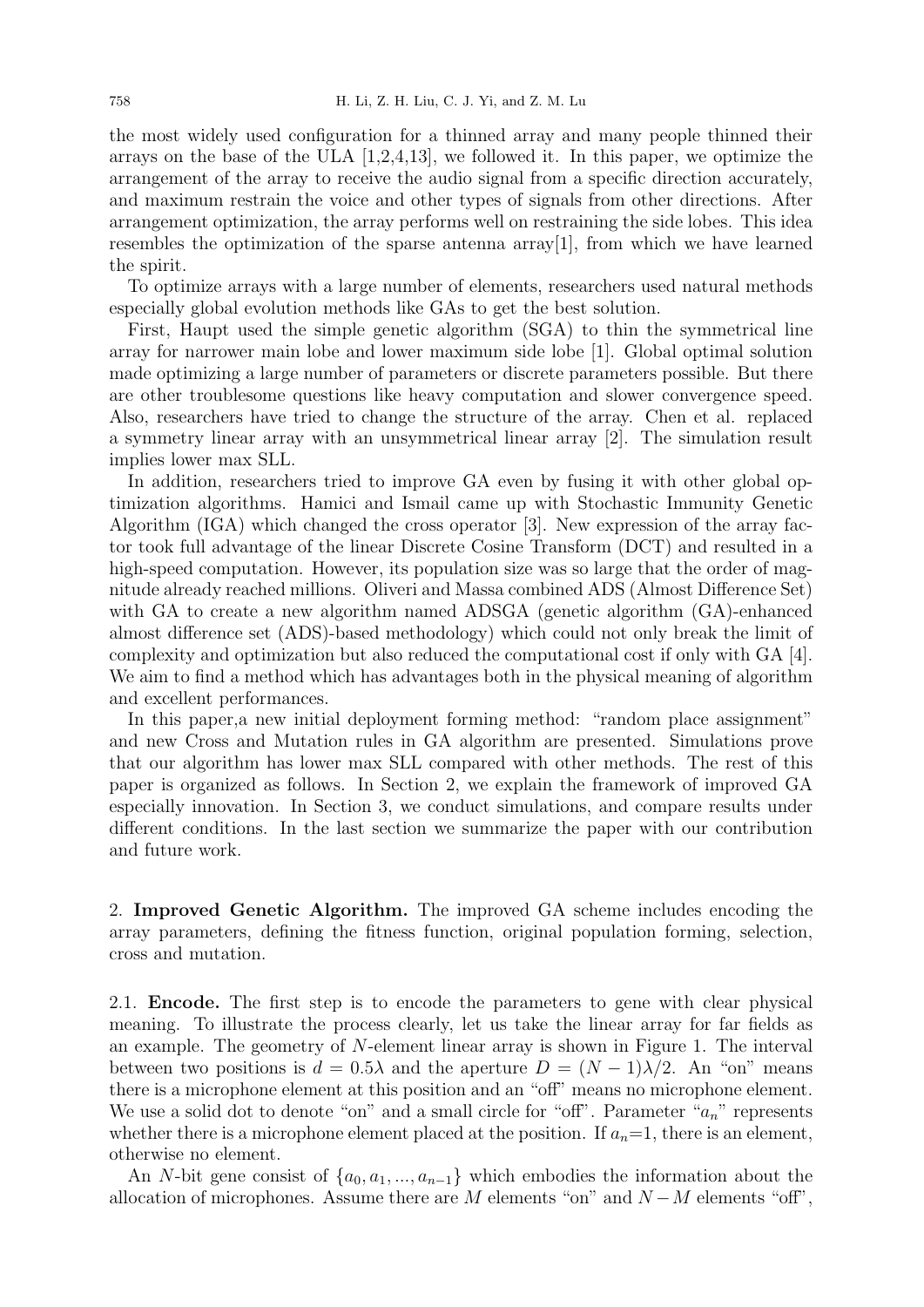

FIGURE 1. Geometry of an N-element linear array

accordingly every gene is a binary code with M "1"s and  $N - M$  "0"s. We define the sparse rate as  $\eta = M/N$ .

2.2. Fitness function. Normally a fitness function in array optimization is a performance parameter of the array such as maximum side lobe level (max SLL) [1, 2, 4-7], combination of side lobe level (SLL) and null control in specific directions [8, 9], combination of max SLL and half power beam width [10]. According to [11], when the aperture is fixed, the width of the main lobe varies little. It means the signal reception ability in an expected direction is fixed. So we select the max SLL which represents the ability to restrain signals in unexpected directions as the fitness function. Fig.1 shows how to calculate the output from the linear array and its max SLL.

For simplicity, we take the leftmost element numbered "0" as the reference one. So the coordinate of position from left to right is marked with  $x_0, x_1, ..., x_{N-1}$  as shown in Fig 1. The interval between acoustic signal reaching two adjacent positions is  $\tau_n = x_n \cdot cos(\theta)/c$ , (c: wave speed,  $\theta$ : angle between axis and direction of wave,  $\theta \in [0, \pi]$ ). So the output of all microphone elements is:

$$
Y(\theta) = \sum_{n=0}^{N-1} a_n \omega_n e^{-j\omega \tau_n} \cdot eplat(\theta) = \sum_{n=0}^{N-1} a_n \omega_n e^{-jkx_n \cos \theta} \cdot eplat(\theta)
$$
 (1)

Where k is the wave number which equals to  $2\pi/\lambda$ ,  $x_n$  is the n-th microphone element,  $\lambda$  is the wavelength, and  $\omega$  is the angular frequency of the acoustic signal. We denote the element pattern as  $elpat(\theta)$ , for directional elements,  $elpat(\theta) = |sin\theta|$ , while for isotropic elements,  $eplat(\theta) = 1$ . We use  $a_n$  to denote coefficients,  $a_n \in \{1, 0\}$ . If  $a_n=1$ , the *n*-th element is kept and corresponds to a solid point in the figure; otherwise if  $a_n=0$ , the n-th element is removed and corresponds to an empty point in the figure. The weight of the *n*-th element is denoted by  $\omega_n$ ,  $n = 0, 1, \cdots, N-1$ . For the steering angle  $\theta_d$ ,  $\omega_n = e^{jkx_n\cos\theta_d}$ . Thus, the output  $Y(\theta)$  can be derived as:

$$
Y(\theta) = \sum_{n=0}^{N-1} a_n e^{-jkx_n(\cos\theta - \cos\theta_d)} \cdot eplat(\theta)
$$
 (2)

We define max SLL as the fitness function, which can be expressed as follows.

$$
fitness(d_1, d_2, ..., d_{N-1}) = max SLL = 20log \left| \frac{Pr_{max\_rsl}}{Pr_{max}} \right| = 20log \max_{\theta \in S} \left\{ \left| \frac{Y(\theta)}{\max(Y(\theta))} \right| \right\}
$$
(3)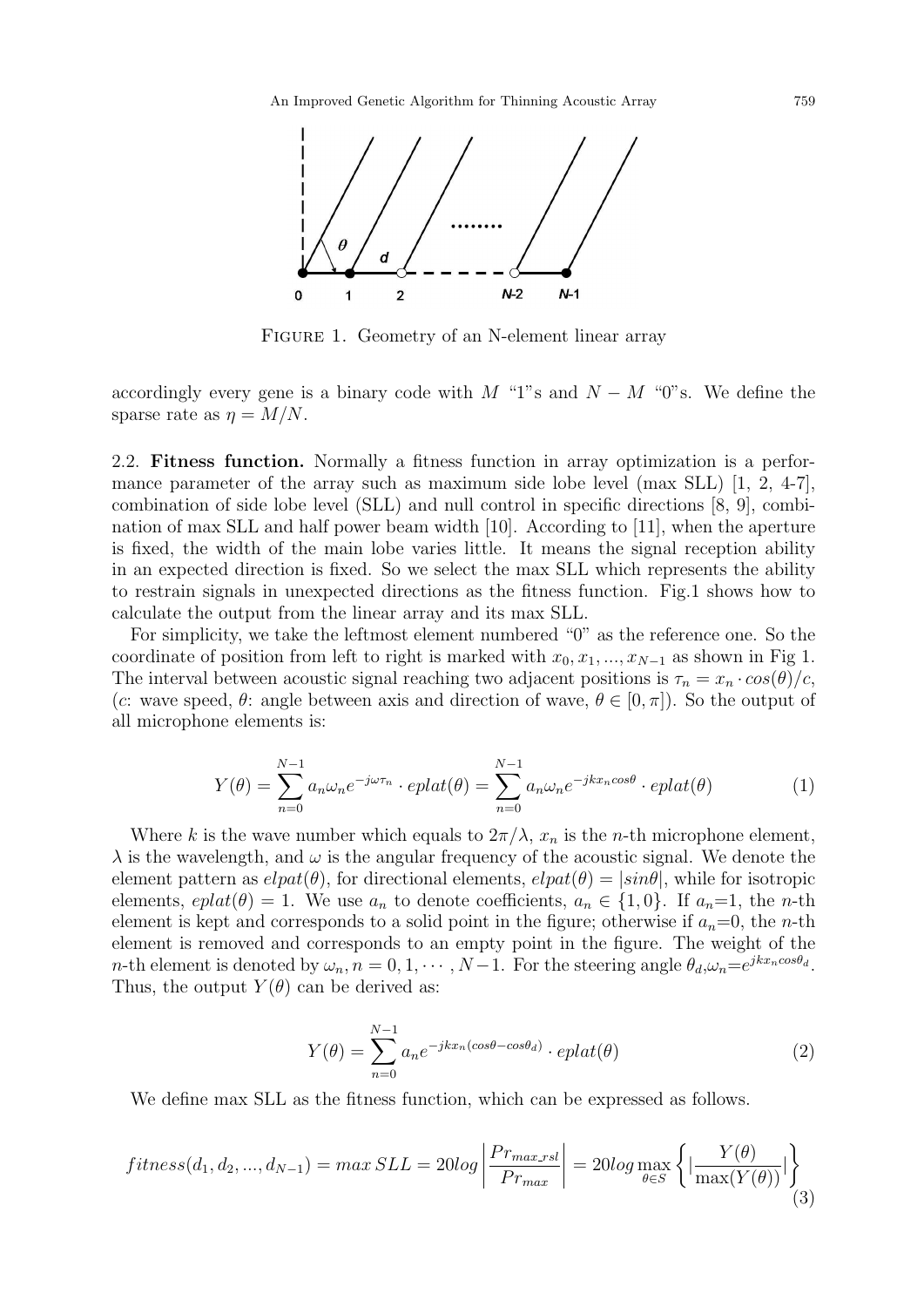Where  $Pr_{max\_rsl}$  is the maximum of side lobe,  $Pr_{max}$  is the maximum of the main lobe. When the array direction is  $\theta_d$ , the first null point is  $\theta_d \pm \theta_0$ ,  $S = {\theta | 0^o \le \theta \le \theta}$  $\theta_d - \theta_0$  or  $\theta_d + \theta_0 \le \theta \le 180^\circ$ . Our goal is to minimize fitness  $(d_1, d_2, ..., d_{N-1})$ .

2.3. Initial population. We propose a new initial deployment forming method: "random place assignment". As we learn from [12], if the positions of microphone satisfy the Gaussian distribution, the random microphone array can record acoustic data more precisely. So the method can get initial populations which need less evolution. Another virtue is that the number of elements can be fixed. It means we should choose M positions randomly from N positions to place elements ( $M < N$ ). First, we assign "1"s to both ends of the gene to guarantee the aperture of the array. Then we create a sequence of  $N-2$  digits of which  $M-2$  digits are "1"s and the remaining are "0"s. We randomly rearrange the order of integer numbers from 1 to  $N-2$ .

Then we compare each integer with  $M-2$ , if the integer is less than or equal to  $M-2$ , then we overwrite it with "1". Otherwise, we overwrite it with "0". It includes three steps:

(1) Generates a random series of integers  $B_{N-2} = \{b_i | b_i \in [1, N-2], i = 1, 2, ..., N - 1\}$  $2 \text{ and } \forall i \neq j, b_i \neq b_j$ .

(2) Confirm the middle bits  $A_{N-2} = \{a_i, i = 1, 2, ..., N-2\}$ . If  $b_i > M-2$ , then  $a_i$  $=$  "0". Otherwise,  $a_i =$  "1".

(3) Add two "1"s to both ends of the gene.

To explain the process clearly, we take  $N=10$ , thinning rate  $\eta = 0.8$  for example. Under this circumstance,  $M = N \times \eta = 8$ . Both ends of the gene are "1" and we should find other six digits in the gene.

(1) First we produce a random integer sequence  $B_{N-2} = [8\ 2\ 7\ 4\ 3\ 6\ 5\ 1]$ .

(2) Get the middle bits  $A_{N-2} = [0 1 0 1 1 1 1 1]$  according to M-2.

(3) Add two "1"s to both ends and get the initial gene  $A_N = [10101111111]$ .

2.4. Selection, Cross and Mutation. Selection, cross and mutation operations are three basic operations in GA. The improved GA can reatain the numer of "1"s and only change their places in the corss and mutation process.

(1) Selection

Evaluate the fitness function for every gene and sort them in the ascending order. Assume the select rate is a constant  $p_s(0 < p_s < 1)$  and the population size is K, we keep the first  $K \times p_s$  genes reserved as parents and discard the others. Then, we generate offspring from their parents.

(2) Cross

Cross is a process which helps keep the effective chromosomes. The specific procedure is as follows. First, we select the different bits between parents. Here we assume the cross rate is  $p_c(0 < p_c < 1)$  and the number of different bits is  $N_d$ . Then we should select  $N_d \times p_c$  bits randomly among "0"s and change them into "1"s. Also, we select  $N_d \times p_c$ bits randomly among "1"s to change them into "0"s. Since the number of changes from "0"s to "1"s is equal to the number of changes from "1"s to "0"s, the number of "1"s in one gene remain unchanged.

## (3) Mutation

Mutation is a process to change the same bits in two parent genes in a certain small probability  $p_m$ . The process is similar to the cross operation except that the change is performed on the positions with the same bits between parents.

Cross and mutation operations can make sure the number of "1"s does not change. We can guarantee that the total number of "1"s are unchanged, meanwhile the distribution of elements are changed with cross and mutation operations.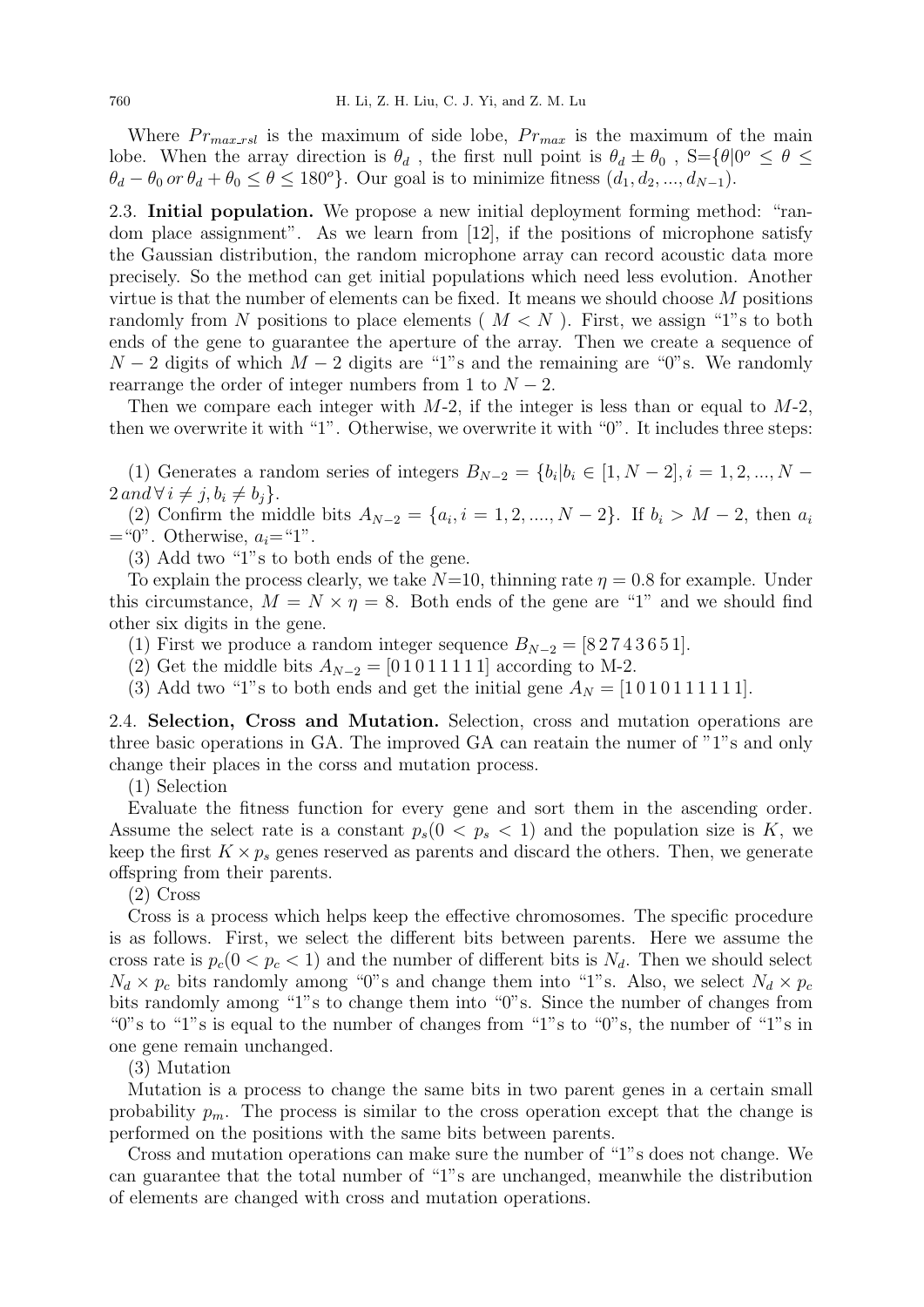

FIGURE 2. Flow chart of improved genetic algorithm



Figure 3. (a) Far-field pattern of a thinned array with 200 isotropic elements $(\theta_d = 90^\circ)(b)$ convergence curves

Flowchart for our improved GA algorithm is shown in Figure 2, where MAXGEN stands for the maximum number of generations.

3. Simulation. Because a large-scale array helps evaluate the performance of an algorithm, a linear array with 200 elements is chosen for simulation [1-4, 13]. We use the same number of elements. Assignments for other parameters are as follows, the size of population K=50, the select rate ps=0.5, the cross rate  $p_c = 0.1$ , the mutation rate  $p_m = 0.01$ , and the max number of generations MAXGEN=30.

3.1. Results for Different Kinds of Microphone Elements. Our simulation is carried out on isotropic microphone elements and directional microphone elements respectively for general use. To compare with [1, 2, 4, 13], we run our algorithm to optimize a linear array of isotropic microphone elements with the sparse rate  $\eta = 0.77$  and the steering angle  $\theta_d = 90^\circ$ , which is also called broadside linear array. The max SLL and the convergence curve are shown in Figure 3.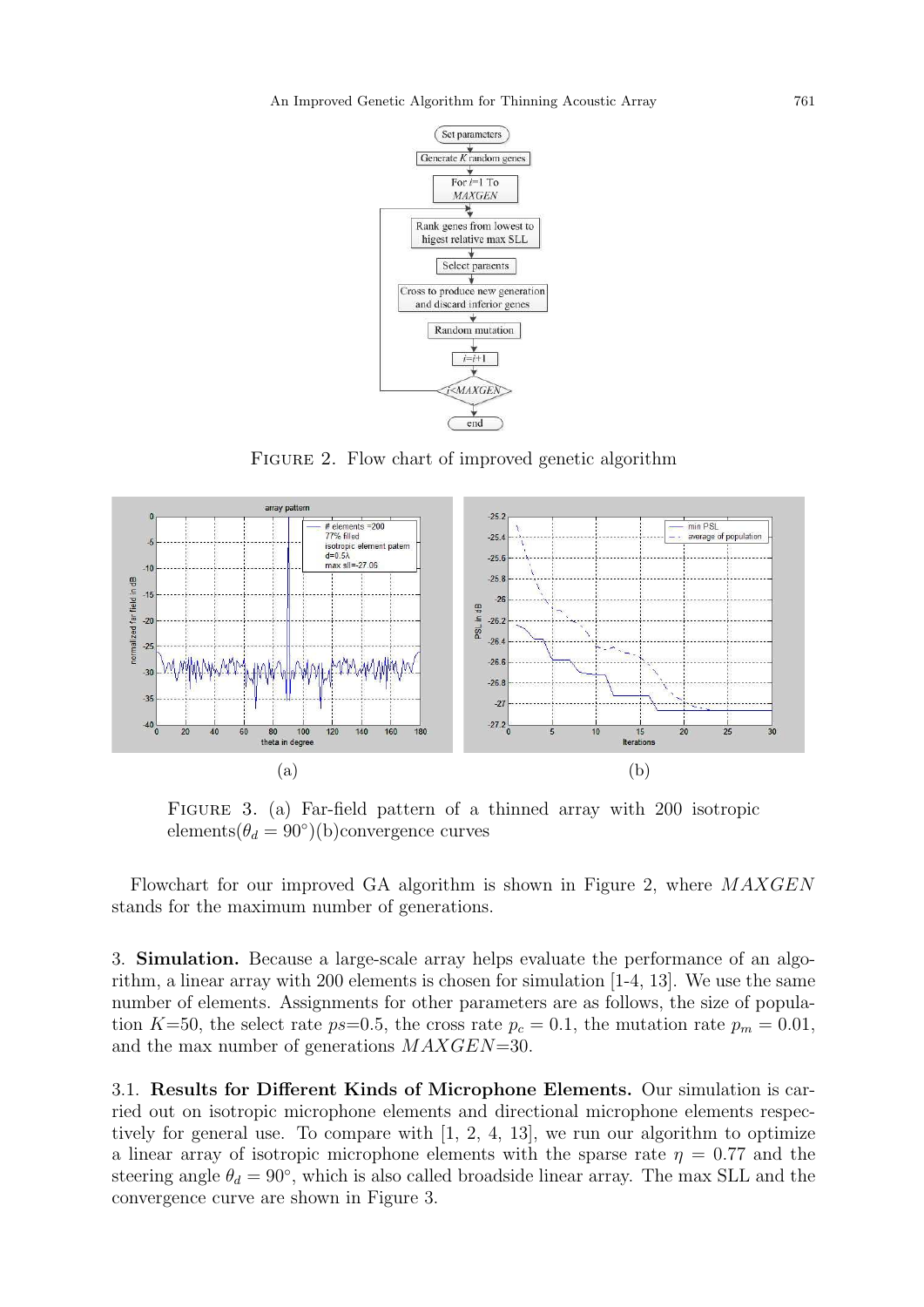

Figure 4. (a) Far-field pattern of a thinned array with 200 directional elements $(\theta_d = 90^\circ)(b)$ convergence curves

To compare with [1, 2], we take the sparse rate  $\eta = 0.75$  with the element pattern  $e$ let<sub> $\theta$ </sub> =  $|\sin\theta|$ . The max SLL and the convergence curve are shown in Figure 4.

Obviously, our algorithm enhances the optimization performances of the broadside linear array with isotropic elements. The max SLL of the new array is -27.06dB, better than -22.09dB in [1], -24.03 dB in [2], -23.05dB in [4], and -22.13dB in [13] as shown in Table 1. Also for the broadside linear array composed of directional elements, the max SLL of the optimization array is -27.15dB, which is better than -23.69dB in [1] and -25.25dB in [2]. We show the improvement by our algorithm in the column "Improvement".

There is little difference between the optimization result of the broadside linear array with directional microphone elements and that of isotropic elements. To compare easily, we list all the results obtained by different methods in Table 1. In [1], the linear array of directional elements ( $\eta = 0.75$ , max SLL=-23.69 dB) is better than that of isotropic elements ( $\eta = 0.77$ , max SLL=-22.09 dB). In [2] the values are -24.03 dB and -25.25dB respectively. With our method, we get -27.06dB and -27.15dB for directional elements and isotropic elements respectively. So our algorithm is robust to the directivity of the elements.

Table 1. Comparison of Max SLL values for different scenarios with 200 elements in the linear array (the steering angle is  $90^\circ$ ).

| References        |      |            |        | Thinning rate $\eta$ Max SLL(dB) Improvement Element pattern |
|-------------------|------|------------|--------|--------------------------------------------------------------|
| $\overline{1}$    |      | $-22.09dB$ | 4.97dB |                                                              |
| [2]               |      | $-24.03dB$ | 3.03dB |                                                              |
| [4]               | 0.77 | $-23.05dB$ | 4.01dB |                                                              |
| $\left[13\right]$ |      | $-22.13dB$ | 4.93dB |                                                              |
| Our algorithm     |      | $-27.06dB$ |        |                                                              |
| $\overline{1}$    |      | $-23.69dB$ | 3.46dB |                                                              |
| [2]               | 0.75 | $-25.25dB$ | 1.9dB  | $sin\theta$                                                  |
| Our algorithm     |      | $-27.06dB$ |        |                                                              |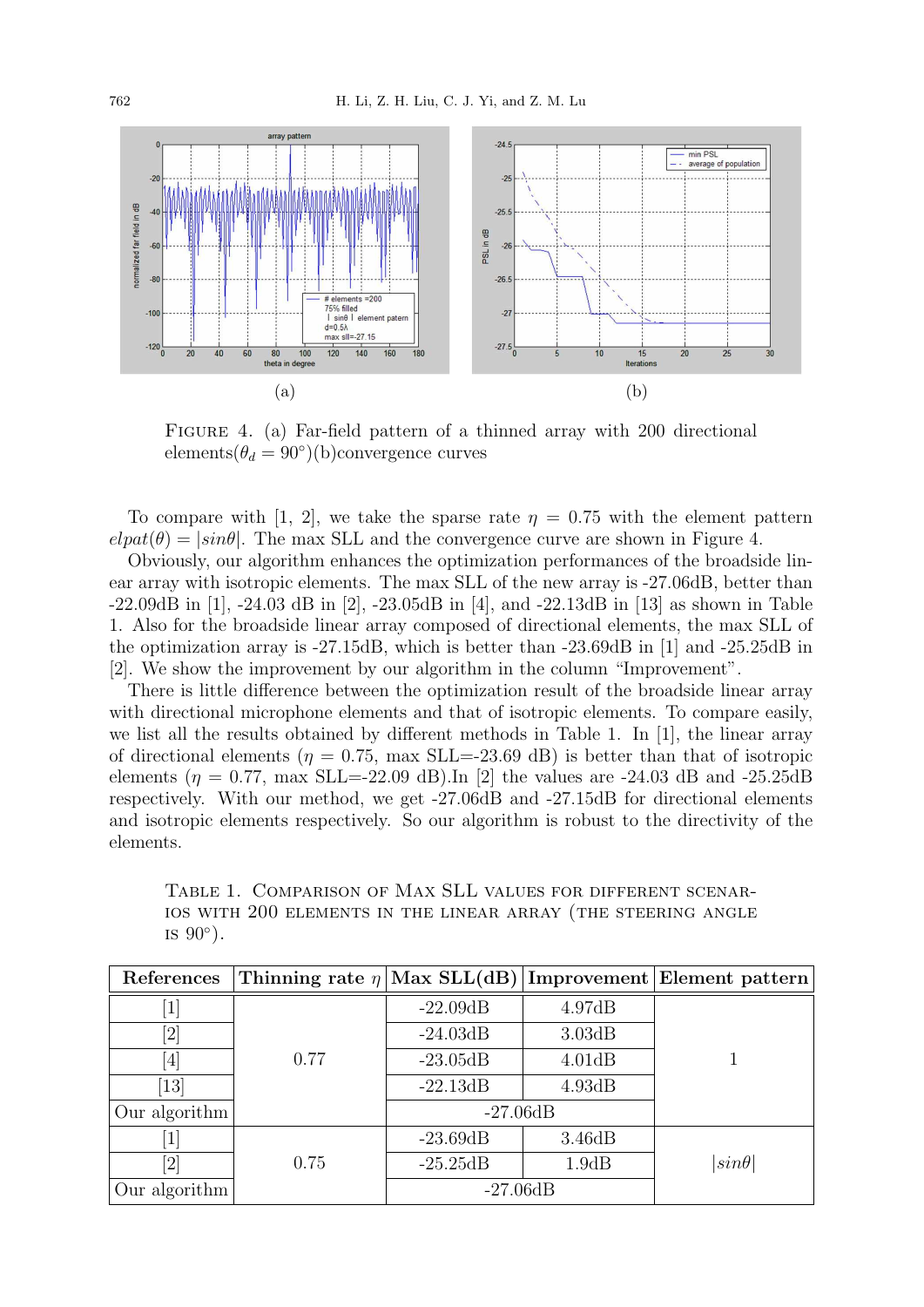

Figure 5. (a) Far-field pattern of a thinned array with 200 isotropic elements $(\theta_d = 120^{\circ})(b)$ convergence curves

Another advantage lies in the convergence speed. With our algorithm, a steady value can be reached after 10 iterations and the convergence occurs after 17 iterations. In [1], they need 30 iterations to reach convergence. In [12], it takes 30 iterations to achieve a steady value for the best result. Also our algorithm can help decide the thinning rate in advance in array optimization.

| TABLE 2. COMPARISON OF MAX SLL WITH DIFFERENT STEERING AN- |  |  |  |  |
|------------------------------------------------------------|--|--|--|--|
| GLES FOR ISOTROPIC ELEMENTS.                               |  |  |  |  |

| References                                                                                                                                                                    | $90^{\circ}$ | $120^\circ$ | Deterioration Rate |
|-------------------------------------------------------------------------------------------------------------------------------------------------------------------------------|--------------|-------------|--------------------|
|                                                                                                                                                                               | $-22.09dB$   |             |                    |
| $[2] % \includegraphics[width=0.9\columnwidth]{figures/2.png} % \caption{The figure shows the number of parameters of the estimators in the left and right.} \label{fig:2} %$ | $-24.03dB$   | $-23.57$    | 19.14\%            |
| Our algorithm $-27.06dB$ $-26.79dB$                                                                                                                                           |              |             | $1.00\%$           |

3.2. Results for Various Steering Angles. When the steering angle  $\theta_d$  is 120<sup>°</sup>, we obtained the results in Figure 5 and Figure 6. In [1, 2] , they also tried with the steering angle of 120°.

First, let us investigate the performance of our algorithm when the steering angle is  $\theta_d = 120^\circ$ . For the linear array with isotropic elements, when steering angle is  $\eta = 0.77$ and steering angle is  $\theta_d = 120^\circ$ , the max SLL is -26.79dB, better than -23.57dB in [2] as shown in Table 2. With our algorithm,we improve max SLL by 3.22dB compared to the result in [2].

For the linear array of directional elements with the element pattern is  $elpat(\theta) = |sin\theta|$ , where the sparse rate is  $\theta = 0.75$  and the steering angle is  $\theta_d = 120^{\circ}$ , we obtain the max SLL -23.79dB, better than -18.75dB in [1] and -21.2dB in [2] as shown in Table 3. With our algorithm, we make improvement of 5.04dB and 2.59dB when compared to [1] and [2] respectively.

Then let us observe the change of max SLL when the steering angle is changed from  $90°$ to 120◦ . According to [2], only a little change will happen for the linear array composed of isotropic elements, but max SLL will deteriorate for directional elements based linear array. All max SLL values for different methods dealing with the linear array of isotropic elements are listed in Table 2.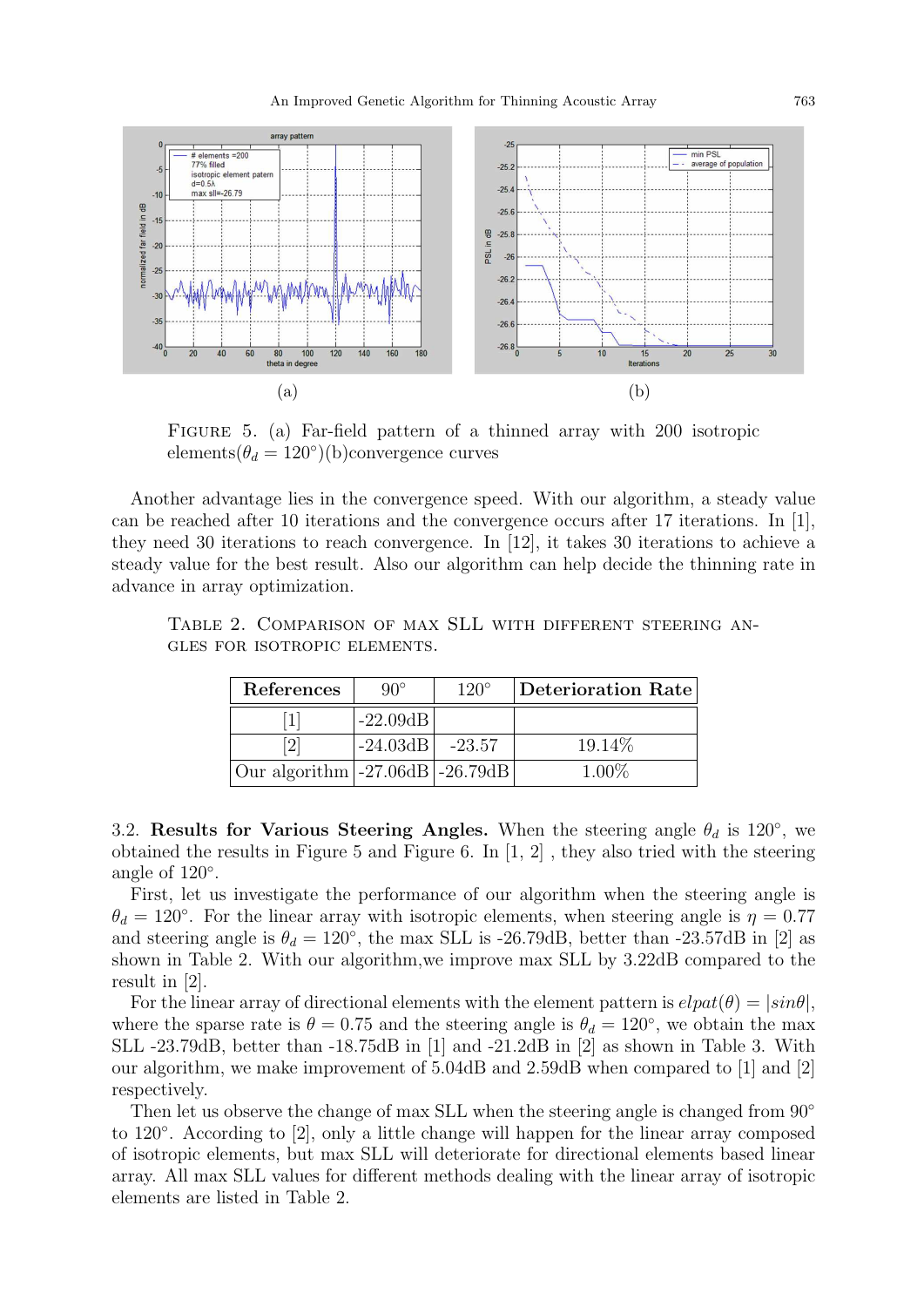

FIGURE 6. (a) Far-field pattern of a thinned array with 200 directional elements with  $elpat(\theta) = |sin\theta|$   $(\theta_d = 120^{\circ})(b)$ convergence curves

In our algorithm, max SLL changes from -27.06dB to -26.79dB for the linear array composed of isotropic element when the steering angle is changed from 90° to 120° and the change is only 0.27dB. We call the increase of max SLL as deterioration. We can calculate the deterioration rate as the increased amount of max SLL over original max SLL. Here, we find that the deterioration rate in our case is only 1%. It is much better than 19.14% in [2]. This result indicates that the steering angle has little influence on the linear array of isotropic elements.

To analyze the influence of the steering angle on the array composed of directional elements, we compare different methods with different steering angles in Table 3. In our algorithm, max SLL changes from -27.15dB to -23.79dB when the steering angle is changed from  $90^{\circ}$  to  $120^{\circ}$ . And the deterioration rate is  $12.35\%$  which is lower than  $20.6\%$ in [1] and 15.8% in [2]. This result shows that our new algorithm is more robust than the existing ones.

| References                                     | $90^{\circ}$         | $120^\circ$         | $\vert$ Deterioration Rate $\vert$ |
|------------------------------------------------|----------------------|---------------------|------------------------------------|
| $\left  \right $                               |                      | $-23.69dB$ -18.75dB | 20.6%                              |
| [2]                                            | $-25.25dB$   -21.2dB |                     | 15.8%                              |
| Our algorithm $\left[-27.15dB\right]$ -23.79dB |                      |                     | 12.35\%                            |

Table 3. Comparison of max SLL with different steering angles for ditectional elements.

4. Conclusion. This paper proposes an improved genetic algorithm based on binary coding for thinning acoustic arrays. The initial population is formed by "random place assignment" and new Cross and Mutation rules are used in GA. The algorithm can improve the performance of linear array and accelerate the convergence of optimization. This paper investigates the influence of element patterns and steering angles on max SLL for linear arrays. The results proves that our algorithm is robust to different element patterns and steering angles. Deterioration of the max SLL is lessened when steering angle is changed. Also, the fixed thinning rate and aperture before optimization make it more valuable in practice. The algorithm can be extendable to antenna arrays especially for large scale antenna arrays. In the future, we are planning to apply it to the arrays